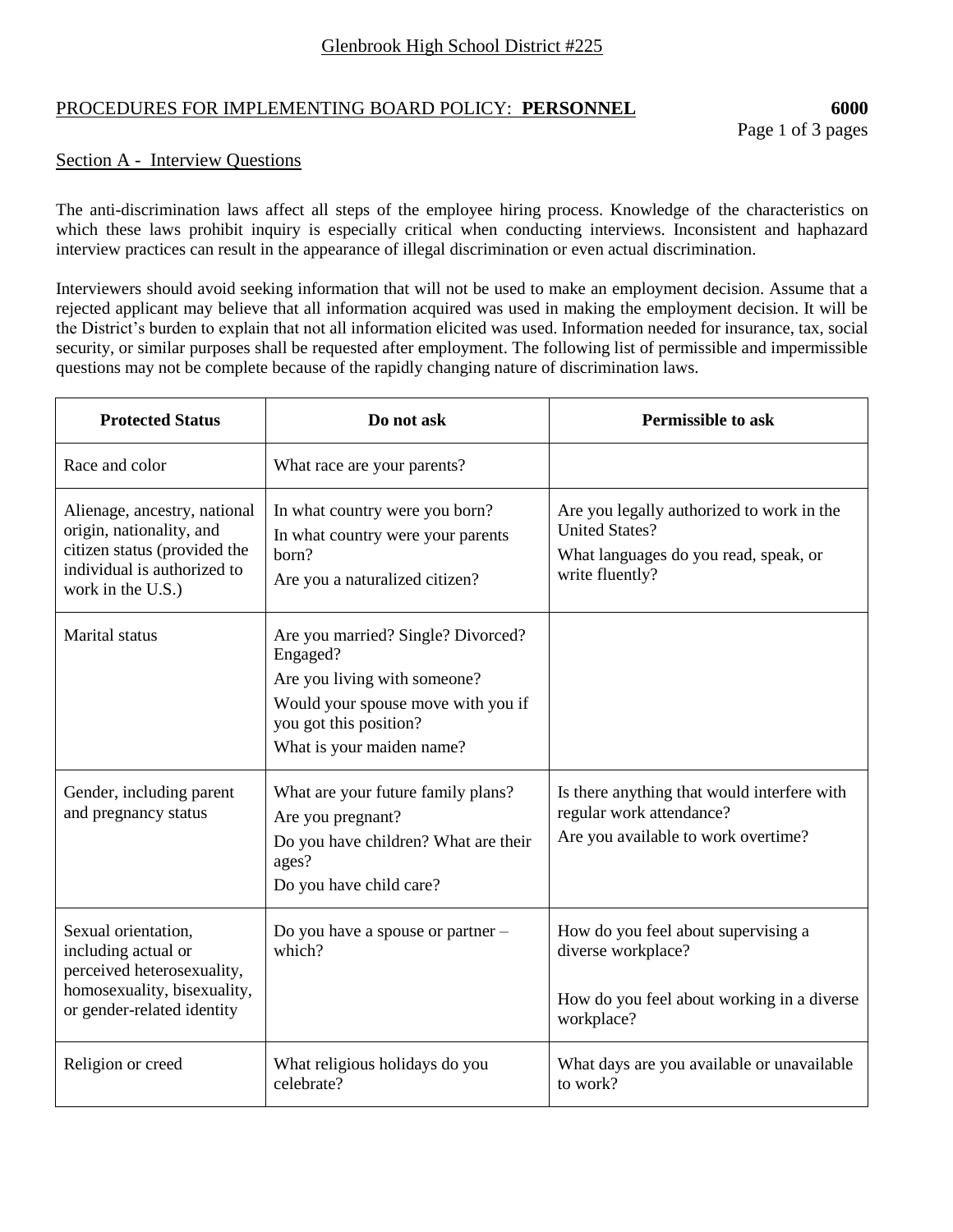| <b>Protected Status</b>                                                                                                                                                                                                                                                                                                             | Do not ask                                                                                                                                                                                                                                                                              | <b>Permissible to ask</b>                                                                                                 |
|-------------------------------------------------------------------------------------------------------------------------------------------------------------------------------------------------------------------------------------------------------------------------------------------------------------------------------------|-----------------------------------------------------------------------------------------------------------------------------------------------------------------------------------------------------------------------------------------------------------------------------------------|---------------------------------------------------------------------------------------------------------------------------|
| Age                                                                                                                                                                                                                                                                                                                                 | When do you plan to retire?<br>How would you feel about working<br>for someone younger than you?                                                                                                                                                                                        | What are your long-term career goals?                                                                                     |
| Military status                                                                                                                                                                                                                                                                                                                     | Will you miss work because you are a<br>member of a U.S. Reserve unit, such<br>as, Army Reserve or Marine Corps<br>Reserve, or a member of a National<br>Guard unit?                                                                                                                    | How does your military training or<br>experience prepare you for this job?                                                |
| Unfavorable discharge from<br>military service                                                                                                                                                                                                                                                                                      | Under what circumstances were you<br>discharged from the service?                                                                                                                                                                                                                       |                                                                                                                           |
| Arrest record                                                                                                                                                                                                                                                                                                                       | Have you ever been arrested?<br>Spent time in jail?                                                                                                                                                                                                                                     | Have you ever been convicted of a crime?<br>Have you ever been known by a different<br>name?                              |
| Use of lawful products<br>during non-working hours                                                                                                                                                                                                                                                                                  | Do you smoke or use tobacco products<br>during non-working hours?<br>Do you consume alcoholic beverages<br>during non-working hours?                                                                                                                                                    | Have you been disciplined by an employer<br>for violating its rules forbidding the use of<br>alcohol or tobacco products? |
| Genetic information                                                                                                                                                                                                                                                                                                                 | What were the results of any<br>diagnostic, predictive, or pre-<br>symptomatic genetic testing that<br>you've had?                                                                                                                                                                      | See section on <i>disability</i> below.                                                                                   |
| Whether applicant has ever<br>filed a claim or received<br>benefits under the Illinois<br>Workers' Compensation<br>Act or Workers'<br><b>Occupational Diseases Act</b>                                                                                                                                                              | Have you ever filed a claim or<br>received benefits under the Illinois<br>Worker's Compensation Act or<br>Workers' Occupational Disease Act?                                                                                                                                            |                                                                                                                           |
| Credit history/report, unless<br>the Employee Credit<br>Privacy Act permits a<br>satisfactory credit history to<br>be a job requirement, such<br>as, the position's duties<br>include custody of or<br>unsupervised access to cash<br>or marketable assets valued<br>at \$2,500 or more. 820<br>ILCS 70/, added by P.A.<br>96-1426. | Unless the Employee Credit Privacy<br>Act permits a satisfactory credit<br>history to be a job requirement for a<br>specific position, do not ask:<br>Do you have a good credit score?<br>Have you been denied a credit card<br>within last 5 years?<br>Have you ever filed bankruptcy? | How long have you lived at your current<br>address?                                                                       |